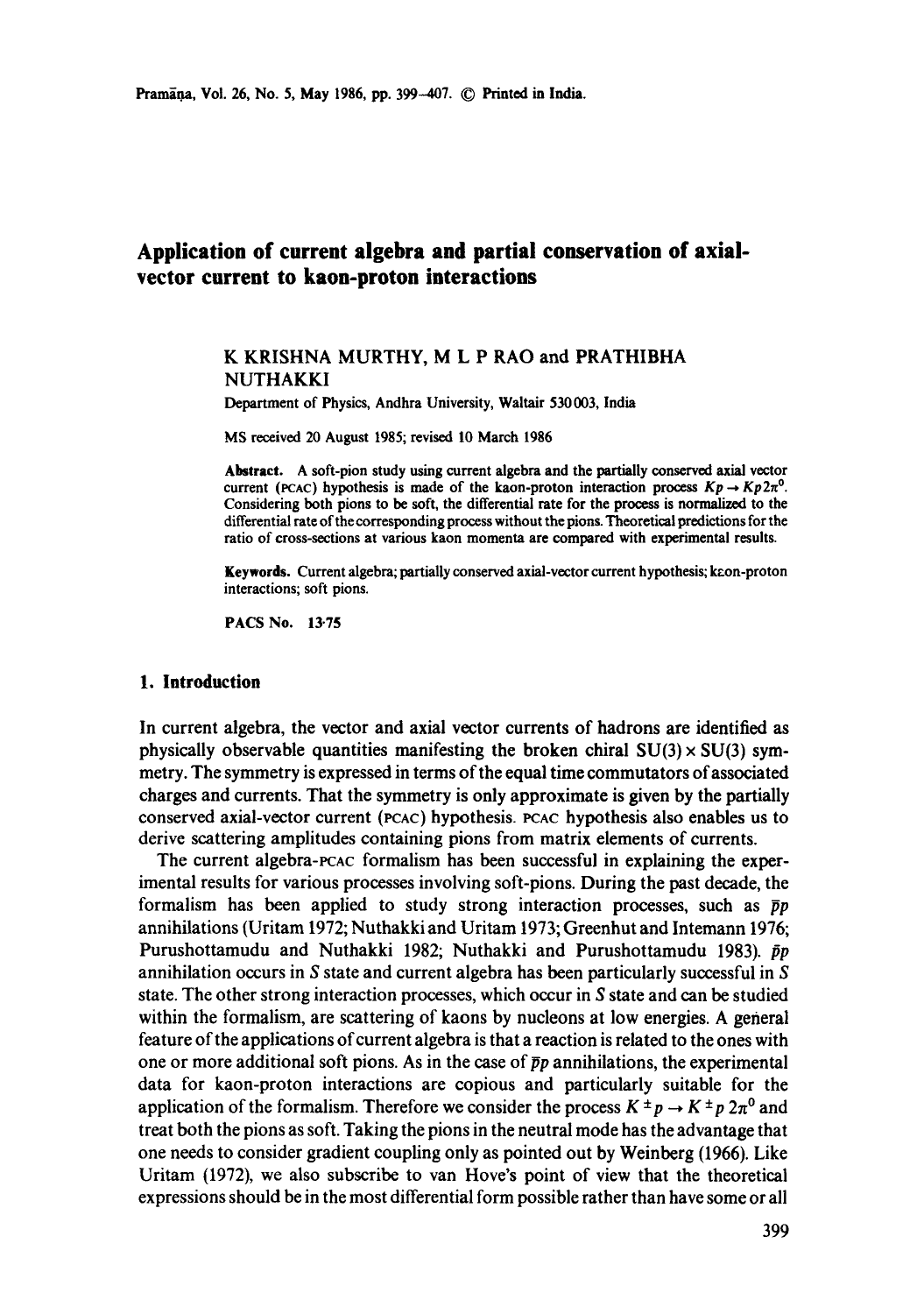the variables integrated over. So we present the differential rate for the process in all the relevant kinematic variables and normalize it to the differential rate for the process without the pions. In order to make a comparison with experimental results, we finally integrate the resulting expressions numerically over the independent variables to obtain the ratio of cross-sections for various kaon momenta.

# **2. Amplitude and differential rate**

The matrix element for the emission of two pions in the reaction

$$
i \to f + \pi^{\alpha}(k_1) + \pi^{\beta}(k_2), \tag{1}
$$

is given by the Lehmann, Symanzik and Zimmerman reduction formula to be proportional to

$$
\int d^4x d^4y \exp(-ik_1x) \exp(-ik_2y) \langle f | T[\phi_{\pi}^{\alpha}(x), \phi_{\pi}^{\beta}(y)] | i \rangle.
$$
 (2)

i and fare the initial and final states containing particles such as  $K^+$ ,  $K^-$  and p.  $k_1$  and  $k_2$  are the momenta of the pions with isospin indices  $\alpha$  and  $\beta$  respectively. According to PCAC

$$
\partial_{\mu} A_{\mu}^{\alpha} = (C_{\pi}/\sqrt{2}) \phi_{\pi}^{\alpha}, \tag{3}
$$

where  $C_{\rm g} = \sqrt{2} G_A M_N \mu^2 / g_r(0)$ ;  $G_A$  ( $\simeq$  1.18) is the axial-vector coupling constant, g, is the rationalized, renormalized pion-nucleon coupling constant  $(g^2/4\pi \simeq 14.6)$ .  $\phi^{\alpha}_{\pi}$  is the renormalized pion field operator and  $\mu$  and  $M_N$  are the pion and nucleon masses respectively. PCAC given in (3) enables us to rewrite (2) in terms of the divergence of the axial-vector currents  $A_{\mu}$ . Bringing the derivatives out of the time-ordered products gives rise to commutators like

$$
\delta(x_0 - y_0) \big[ A_0^{\alpha}(x), \partial_{\mu} A_{\mu}^{\beta}(y) \big] = \delta_{\alpha\beta} \sigma(x) \, \delta(x - y). \tag{4}
$$

These are dropped since they are of the same order as the PCAC correction terms. Integrating the resulting expression by parts, introducing Klein-Gordon operators and again using PCAC we have

$$
k_1^{\mu} k_2^{\nu} R_{\mu\nu}^{\alpha\beta} = \frac{i}{2} \frac{C_{\pi}^2}{(\mu^2 + k_1^2)(\mu^2 + k_2^2)} R_{2\pi}^{\alpha\beta} + \frac{i}{2} \varepsilon_{\alpha\beta\gamma} (k_2 - k_1)^{\lambda} R_{\lambda}^{\nu}, \tag{5}
$$

where we have used the relation

$$
\delta(x_0 - y_0) \left[ A_0^a(x), A_\mu^b(y) \right] = i \delta(x - y) \varepsilon_{\alpha \beta \gamma} V_\mu^y(x), \tag{6}
$$

and

$$
R_{\mu\nu}^{z\beta} = i \int d^4x d^4y \exp(-ik_1x) \exp(-ik_2y) \langle f | T[A_{\mu}^{\alpha}(x), A_{\nu}^{\beta}(y)] | i \rangle.
$$
 (7)

The expression in (7) is the matrix element for the emission of two axial-vector currents in the process  $i \rightarrow f$ . Pulling out the derivatives from the time-ordered product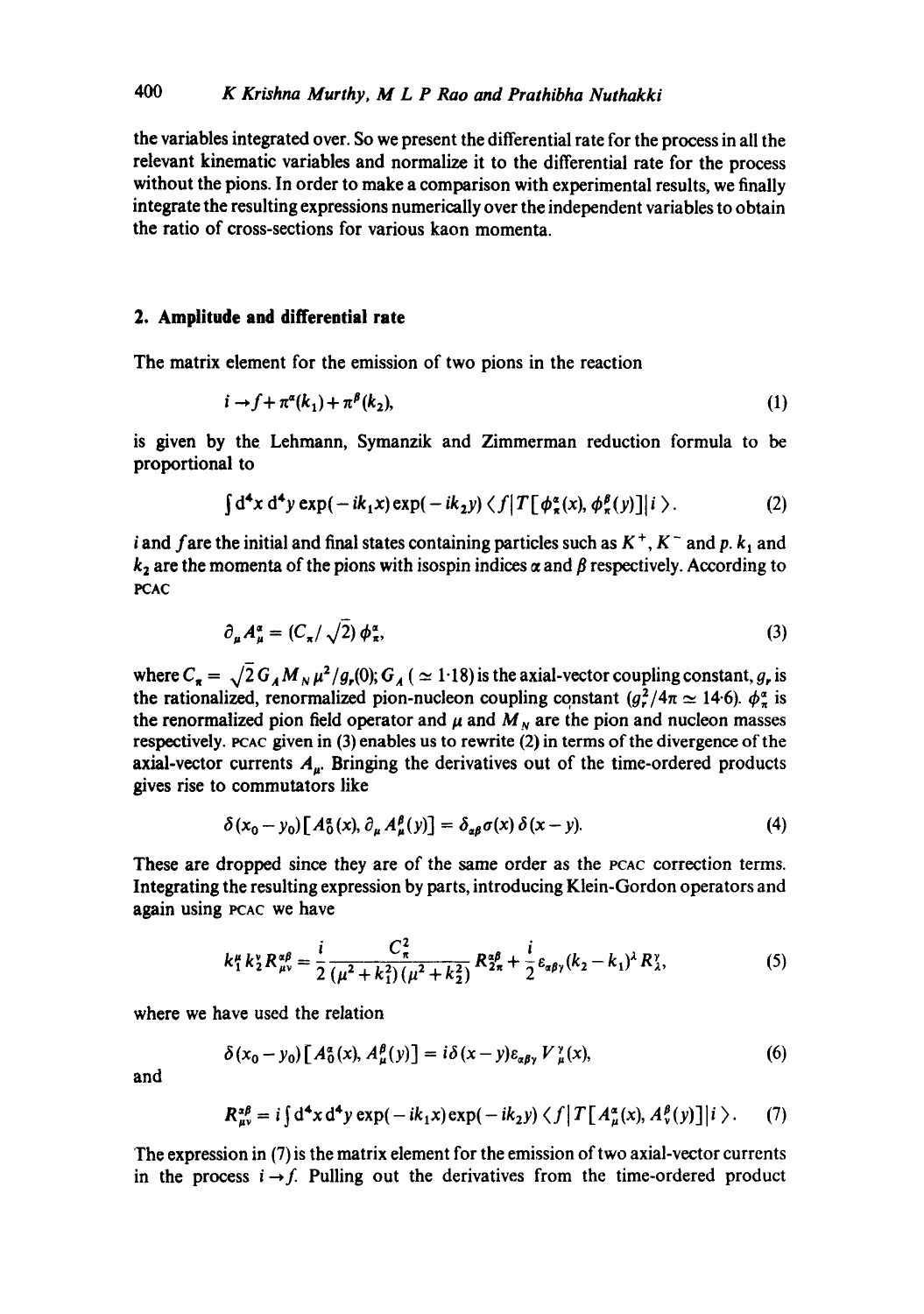symmetrically results in the factor 1/2 on the right hand side.

$$
R_{2\pi}^{\alpha\beta} = -\int d^4x d^4y \exp(-ik_1x) \exp(-ik_2y) (\mu^2 - \Box_x) (\mu^2 - \Box_y)
$$
  
 
$$
\times \langle f | T[\phi_{\pi}^{\alpha}(x), \phi_{\pi}^{\beta}(y)] | i \rangle,
$$
 (8)

is the matrix element for the emission of two pions of momenta  $k_1$  and  $k_2$  and isospins  $\alpha$ and  $\beta$  in the process  $i \rightarrow f$ .

$$
R_{\lambda}^{\gamma} = \int d^4x \exp(-i(k_1+k_2)x) \langle f | V_{\lambda}^{\gamma}(x) | i \rangle, \qquad (9)
$$

is the matrix element for the emission of an isovector photon in the process  $i \rightarrow f$ . When both pions are in the same isospin state, this term can be dropped. We have

$$
S_{ab} = \delta_{ab} + iR_{ab} = \delta_{ab} + i(2\pi)^4 \delta(p_a - p_b) M_{ab} / \sqrt{N_{ab}}.
$$
 (10)

Expression (5) now becomes

$$
k_1^{\mu} k_2^{\nu} M_{\mu\nu}^{\alpha\beta} = \frac{i}{2} \cdot \frac{C_\pi^2}{(\mu^2 + k_1^2)(\mu^2 + k_2^2)} M_{2\pi}^{\alpha\beta} + \frac{1}{2} \varepsilon_{\alpha\beta\gamma} (k_2 - k_1)^{\lambda} M_{\lambda}^{\nu}.
$$
 (11)

We now set  $k_1 = \xi K_1$  and  $k_2 = \xi K_2$ , so that  $\xi \to 0$  corresponds to the soft pion limit. For a process like  $\alpha \rightarrow \beta + m\pi$  where  $\alpha$  and  $\beta$  are different hadronic states, the matrix element is of zeroth order in  $\zeta$  (Dashen and Weinstein 1969). Therefore to evaluate (11) we look for pole terms that go as  $k^{-2}$  in  $M_{uv}^{4\beta}$ .  $M_{\lambda}^{\gamma}$  must have pole terms that go as  $k^{-1}$ . In evaluating the isovector term one can use the low energy theorem for photon emission due to Low (1958).

Considering neutral pion emission and setting  $\alpha = \beta = 3$ , the expression in (11) reduces to

$$
k_1^{\mu} k_2^{\nu} M_{\mu\nu}^{33} = \frac{i}{2} \frac{C_\star^2}{\mu^4} M_{2\pi}^{33}.
$$
 (12)

The diagrams that give rise to pole terms of order  $k^{-2}$  are given in figure 1 (Adler 1965). The central interaction in the diagrams can be written as

$$
m = A + B\gamma \cdot Q,\tag{13}
$$

where  $Q = q_1 + q_2$ , the sum of the kaon momenta and A, B are scalar functions of  $Q^2$ ,  $K^2$  and Q. K with  $K = p_1 + p_2$ .  $p_1$  and  $p_2$  are the respective initial and final proton momenta. We retain only the zeroth order terms in pion momenta in  $k_1^{\mu} k_2^{\nu} M_{\mu\nu}^{33}$ . Also to facilitate computation we omit the terms proportional to A (Nuthakki and Uritam 1978). This leads to

$$
M_{2\pi}^{33} = \frac{-2iBG_A^2\mu^4}{C_{\pi}^2} \bar{u}(p_2) \left\{ \frac{1}{(a+b)a} \left[ -M_N^2 \mathcal{Q} k_2 k_1 + iM_N b \mathcal{Q} k_1 - iM_N a \mathcal{Q} k_2 - ab \mathcal{Q} \right] + \frac{1}{(a+b)b} \left[ -M_N^2 \mathcal{Q} k_1 k_2 + iM_N a \mathcal{Q} k_2 - iM_N b \mathcal{Q} k_1 - ab \mathcal{Q} \right] \right\}
$$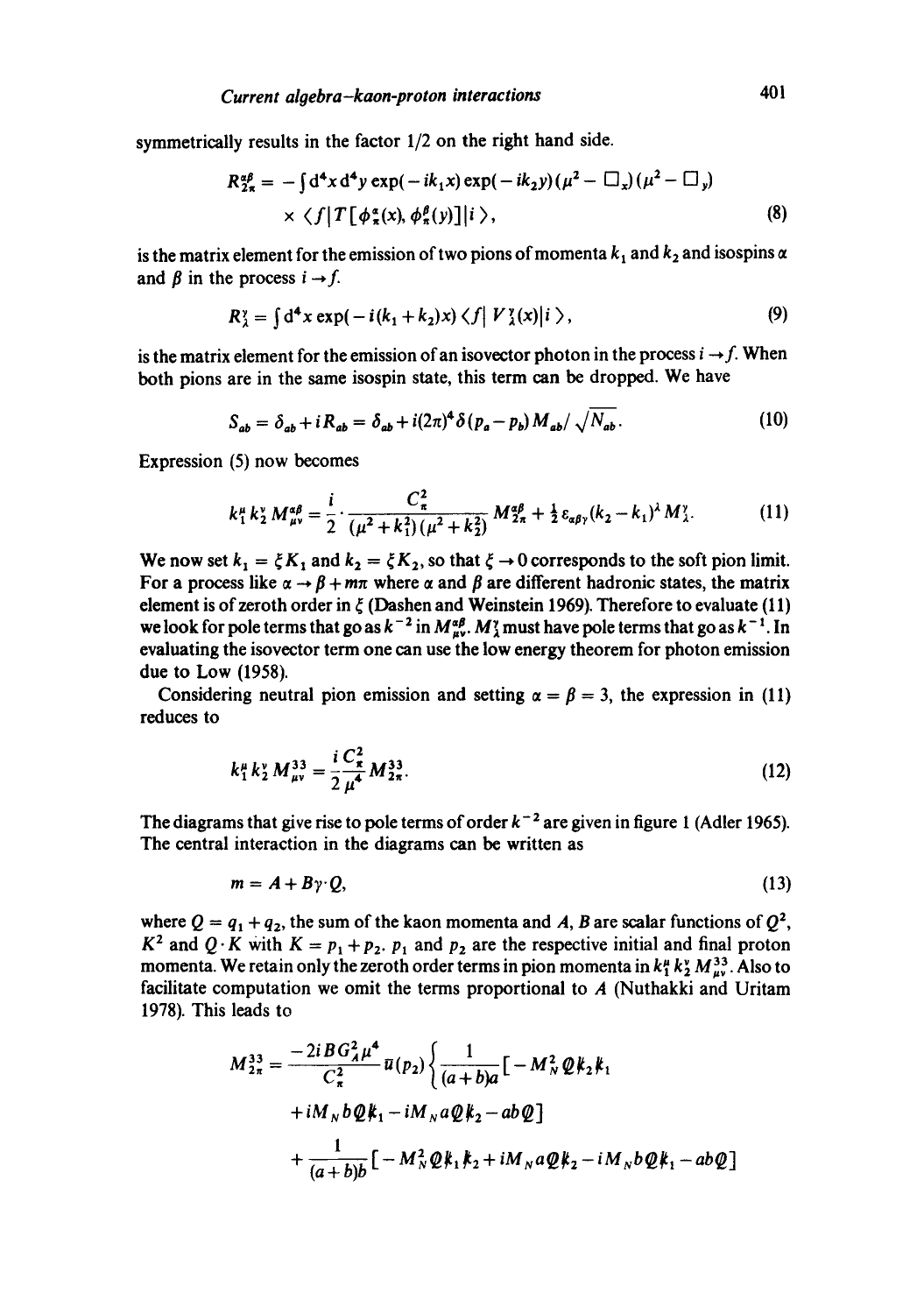

Figure 1. Diagrams of order  $k^{-2}$  contributing to  $M_{\mu\nu}^{33}$ .

$$
+\frac{1}{(c+d)d}\left[-M_N^2k_2k_1\varrho+iM_Nc k_2\varrho-iM_Nd k_1\varrho-cd\varrho\right]
$$
  
+
$$
\frac{1}{(c+d)c}\left[-M_N^2k_1k_2\varrho+iM_Nd k_1\varrho-iM_Nc k_2\varrho-cd\varrho\right]
$$
  
+
$$
\frac{1}{da}\left[-M_N^2k_2\varrho k_1-iM_Nd\varrho k_1-iM_Na k_2\varrho+a d\varrho\right]
$$
  
+
$$
\frac{1}{bc}\left[-M_N^2k_1\varrho k_2-iM_Nc\varrho k_2-iM_Nb k_1\varrho+bc\varrho\right]\left\}u(p_1),
$$
 (14)

where  $a = p_1 \cdot k_1$ ,  $b = p_1 \cdot k_2$ ,  $c = p_2 \cdot k_1$  and  $d = p_2 \cdot k_2$ . The differential cross-section for the reaction  $Kp \to Kp + 2\pi^0$  is given by the expression

$$
(\mathrm{d}\sigma)^{2n^{\circ}} = \frac{(2\pi)^{4} M_{N}^{2}}{2[(p_{1} \cdot q_{1})^{2} - m_{K}^{2} M_{N}^{2}]^{1/2}} \langle |M_{2\pi}^{33}|^{2} \rangle \frac{1}{(2\pi)^{12}} \frac{d^{3}q_{2}d^{3}p_{2}d^{3}k_{1}d^{3}k_{2}}{8p_{2}^{0}q_{2}^{0}k_{1}^{0}k_{2}^{0}} \times \delta(p_{1} + q_{1} - p_{2} - q_{2} - k_{1} - k_{2}).
$$
\n(15)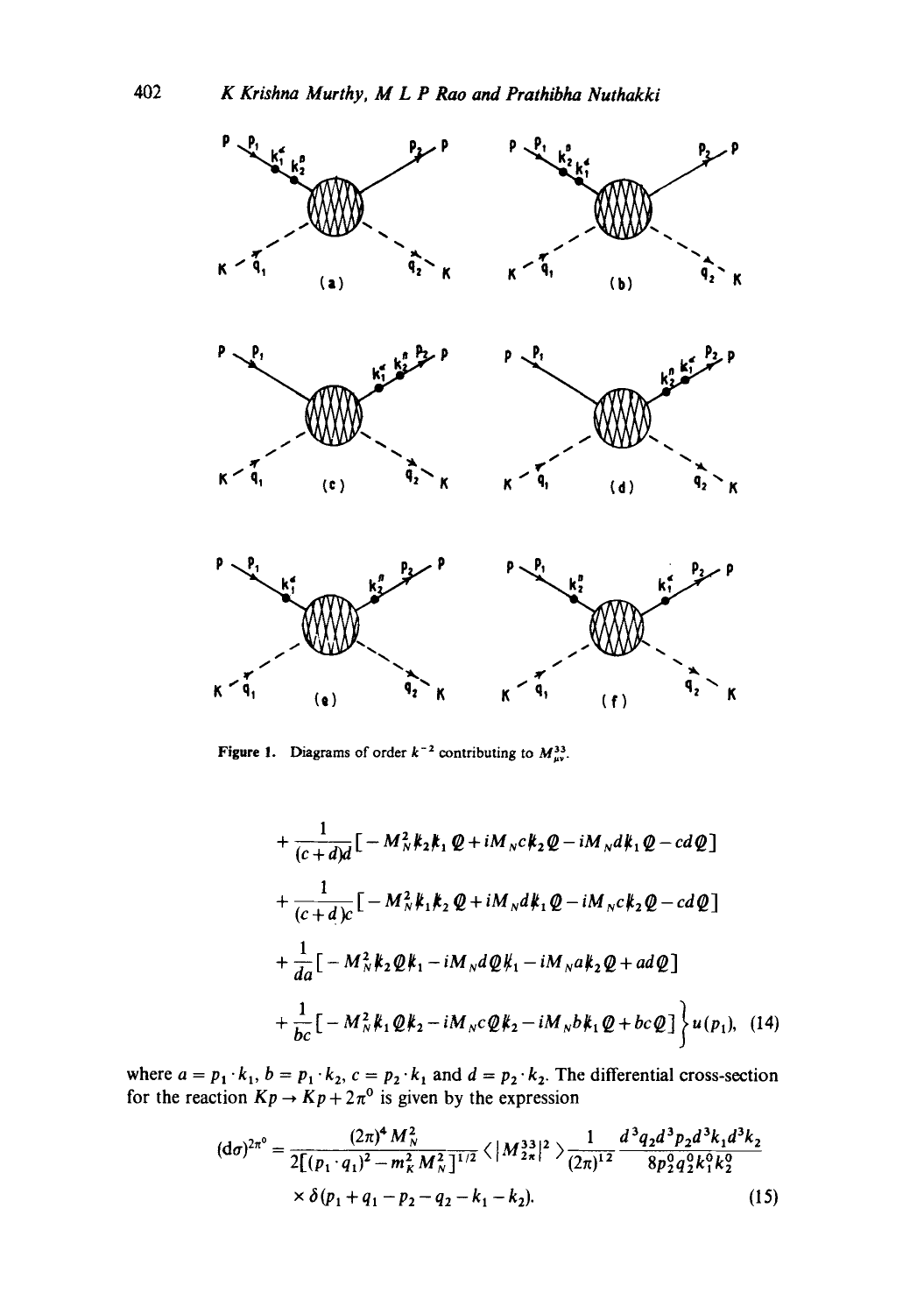Finding exact  $\langle |M_{2\pi}^{33}|^2 \rangle$  from direct trace calculations is a formidable task. Some approximation has to be made to simplify the calculations. A tedious calculation leads to  $\langle |M_{2\pi}^{33}|^2 \rangle$  in the limit  $k_1 = k_2 = (\vec{0}, i\mu)$ . The resulting expression is given in Krishna Murthy and Nuthakki (1985).

We consider  $Kp(p_1 + q_1 = R)$  system decaying into  $Kp(p_1 + q_2 = R_1)$  and  $2\pi(k_1)$  $+k_2 = R_2$ ).  $R_1$  and  $R_2$  themselves decay into a kaon and a proton and two pions respectively. Out of the twelve variables in (15) four can be integrated over trivially and the remaining eight variables are chosen to be the following:  $m_{K_n}^2 = -R^2, m_{Z_n}^2 = -R_2^2$ ,  $\theta_p$  (the angle between  $R_2$  and  $p_1$ ),  $\theta_K$  (the angle between  $p_2$  and  $R_1$ ),  $\theta_{\pi}$  (the angle between  $k_2$  and  $R_2$ ),  $\phi_1$  (the azimuthal angle between the R and  $R_2$  frames in the R<sub>1</sub> rest frame),  $\phi_2$  (the azimuthal angle between the R and R<sub>1</sub> frames in the R<sub>2</sub> rest frame),  $\phi_3$ (the azimuthal angle between  $R_2$  and  $R_1$  frames in the R rest frame). In terms of these variables the differential cross-section for the process  $Kp \rightarrow Kp + 2\pi^0$  is given by

$$
(d\sigma)^{2\pi^{0}} = \frac{M_{N}^{2}}{2\left[(p_{1} \cdot q_{1})^{2} - m_{K}^{2} M_{N}^{2}\right]^{1/2}} \frac{\langle \left|M_{2\pi}^{33}\right|^{2} \rangle}{(2\pi)^{8}} \times d^{2} m_{K_{P}} \times d^{2} m_{\pi\pi}
$$
  
 
$$
\times d(\cos \theta_{p}) d(\cos \theta_{K}) d(\cos \theta_{n}) d\phi_{1} d\phi_{2} d\phi_{3}
$$
  
 
$$
\times \frac{1}{8 M_{K_{P}}^{2}} \left[(M_{K_{P}}^{2} + m_{\pi\pi}^{2} - m_{K_{P}}^{2})^{2} - 4m_{\pi\pi}^{2} M_{K_{P}}^{2}\right]^{1/2}
$$
  
 
$$
\times \frac{1}{4m_{K_{P}}^{2}} \left[(m_{K_{P}}^{2} + M_{N}^{2} - m_{K}^{2})^{2} - 4M_{N}^{2} m_{K_{P}}^{2}\right]^{1/2}
$$
  
 
$$
\times \frac{1}{8m_{\pi\pi}} (m_{\pi\pi}^{2} - 4\mu^{2})^{1/2}.
$$
 (16)

The variables in  $\langle |M^{33}|^2 \rangle$  have to be expressed in terms of  $m_{K_p}^2$ ,  $m_{\pi\pi}^2$  and the various angles given in (16). The relevant equations are given in Krishna Murthy and Nuthakki (1985).

The unknown parameter B in (14) can be eliminated if we normalize the  $(d\sigma)^{2\pi^0}$  to the differential cross-section for the process  $Kp \rightarrow Kp$  where soft pions are absent. The relevant expression is

$$
d\sigma = \frac{M_N^2 \pi}{\left[ (p_1 : q_1)^2 - m_K^2 M_N^2 \right]^{1/2}} \frac{\langle |M|^2 \rangle}{4(2\pi)^2} d(\cos \theta_{p_2})
$$
  
 
$$
\times \frac{1}{M_{kp}^2} \left[ (M_{kp}^2 + M_N^2 - m_K^2)^2 - 4M_N^2 M_{kp}^2 \right]^{1/2}, \tag{17}
$$

where

$$
\langle |M|^2 \rangle = \frac{1}{2} \operatorname{Tr} \left[ m \frac{M_N - i \rlap/v_1}{2M_N} \gamma_4 m^{\dagger} \gamma_4 \frac{M_N - i \rlap/v_2}{2M_N} \right]. \tag{18}
$$

Again neglecting the terms proportional to A,

$$
\langle |M|^2 \rangle = \frac{-B^2}{2M_N^2} \left(M_N^2 Q \cdot Q + Q \cdot Q p_1 \cdot p_2 - 2Q \cdot p_1 Q \cdot p_2\right).
$$
 (19)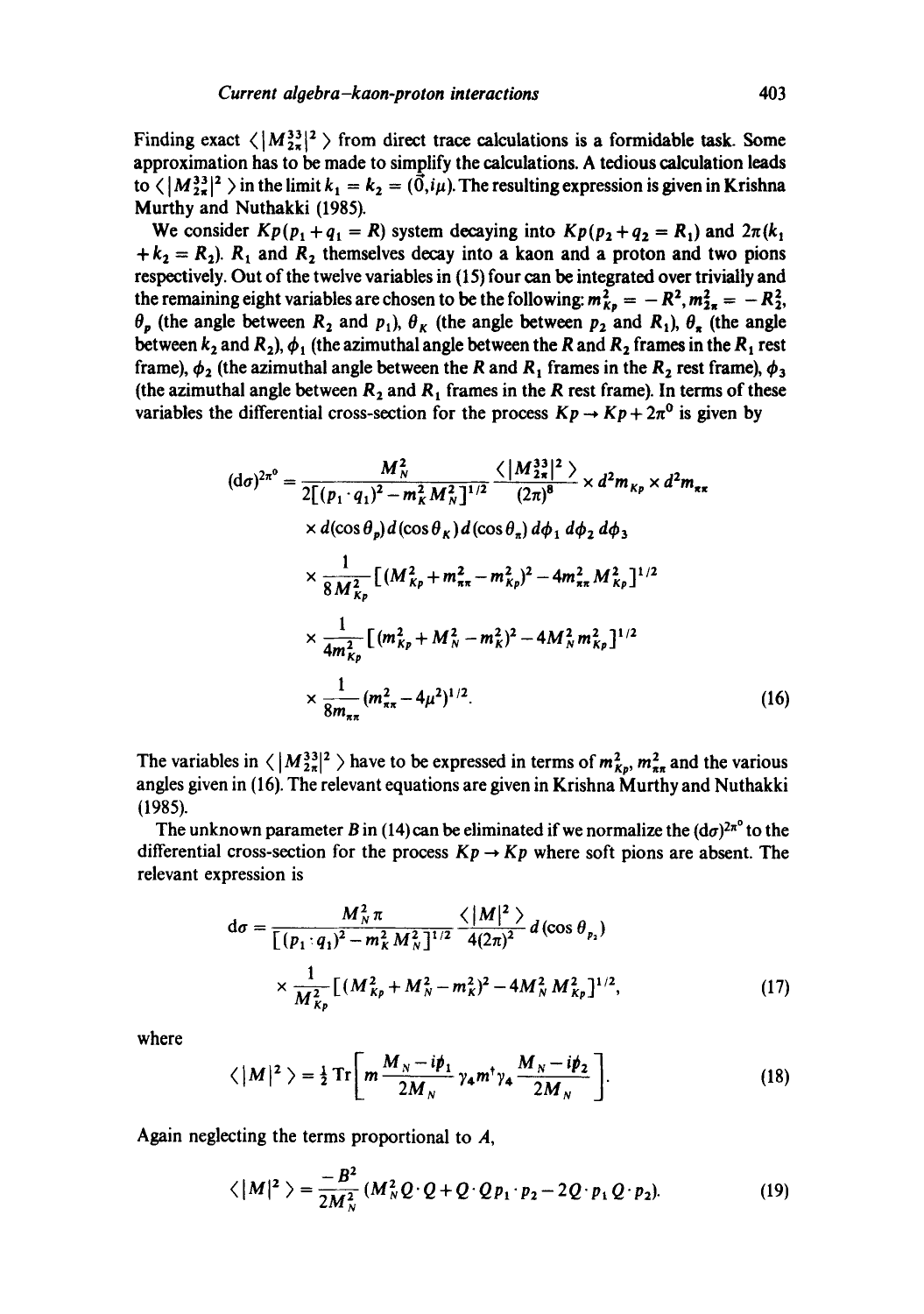#### **3. Comparison of results**

**The expressions given in (16) and (17) are valid only for low energies near the threshold, since the pions produced have to be soft. However, for comparison with experimental data, we generalize the expressions to hold at higher centre of mass energies as well. The theoretical predictions obtained after numerical integration for various kaon lab momenta are given in table 1. The results are compared with the experimental data (Racier** *et a11973;* **De Bellefon** *et a11972,* **1977; London** *et a11966;* **Dauber** *et a11967a,* **b; CERN Report 1979) in figure 2. The variation of differential cross-section with respect** 

| $K^{\pm}$ lab momenta<br>GeV/c | Centre of mass<br>energies (GeV) | $\sigma(Kp \rightarrow Kp + 2\pi^0)$<br>$\sigma(Kp \rightarrow Kp)$ |
|--------------------------------|----------------------------------|---------------------------------------------------------------------|
|                                |                                  |                                                                     |
| 1.8                            | 2.152                            | 0.0708                                                              |
| $2-0$                          | 2.235                            | 0.1946                                                              |
| 2.24                           | 2.331                            | 0.4877                                                              |
| 2.53                           | 2.443                            | 1.1599                                                              |
| 2.72                           | 2.513                            | 1.8209                                                              |

**Table 1. Calculated ratios of cross-sections for various centre of mass energies.** 



**Figure 2.** Comparison of theoretical predictions of  $\sigma (Kp \rightarrow Kp + 2\pi^0)/\sigma (Kp \rightarrow Kp)$ , with **experiment at various kaon laboratory momenta.**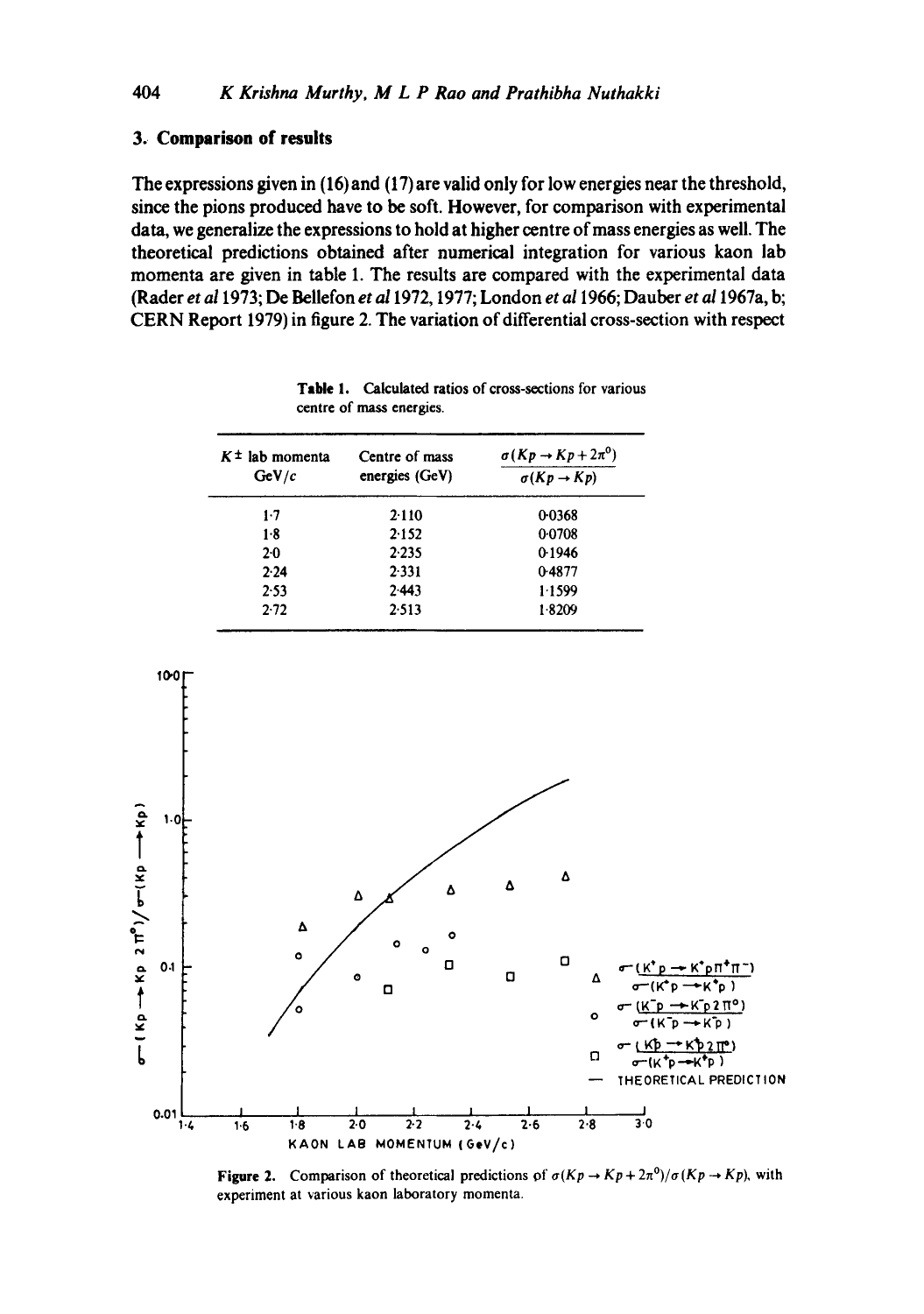to  $\theta_p$  and  $m_{K_p}^2$  is also calculated for different kaon lab momenta and shown in figures 3 and 4. Unfortunately, here, no experimental data is available for comparison.

At low energies where our calculations are meaningful, the theoretical values agree reasonably well with the experimental results. In the kaon-nucleon interaction, especially in the  $K^-p$  interaction there are various resonances in the low energy region. One has to subtract the 'on-shell' and 'off-shell' resonances from the data, to get a meaningful comparison of the experimental and theoretical results. The experimental data vary considerably from group to group and therefore no subtraction of 'on-shell' resonances has been possible. The consideration of 'off-shell' resonances forms a separate study. In the present calculations, soft-pion formalism is applied in a straightforward way and no 'on-shell' and 'off-shell' resonances were therefore dealt



**Figure 3.** Variation of differential cross-section with  $\theta_p$ , the angle between the incoming proton and the dipion system.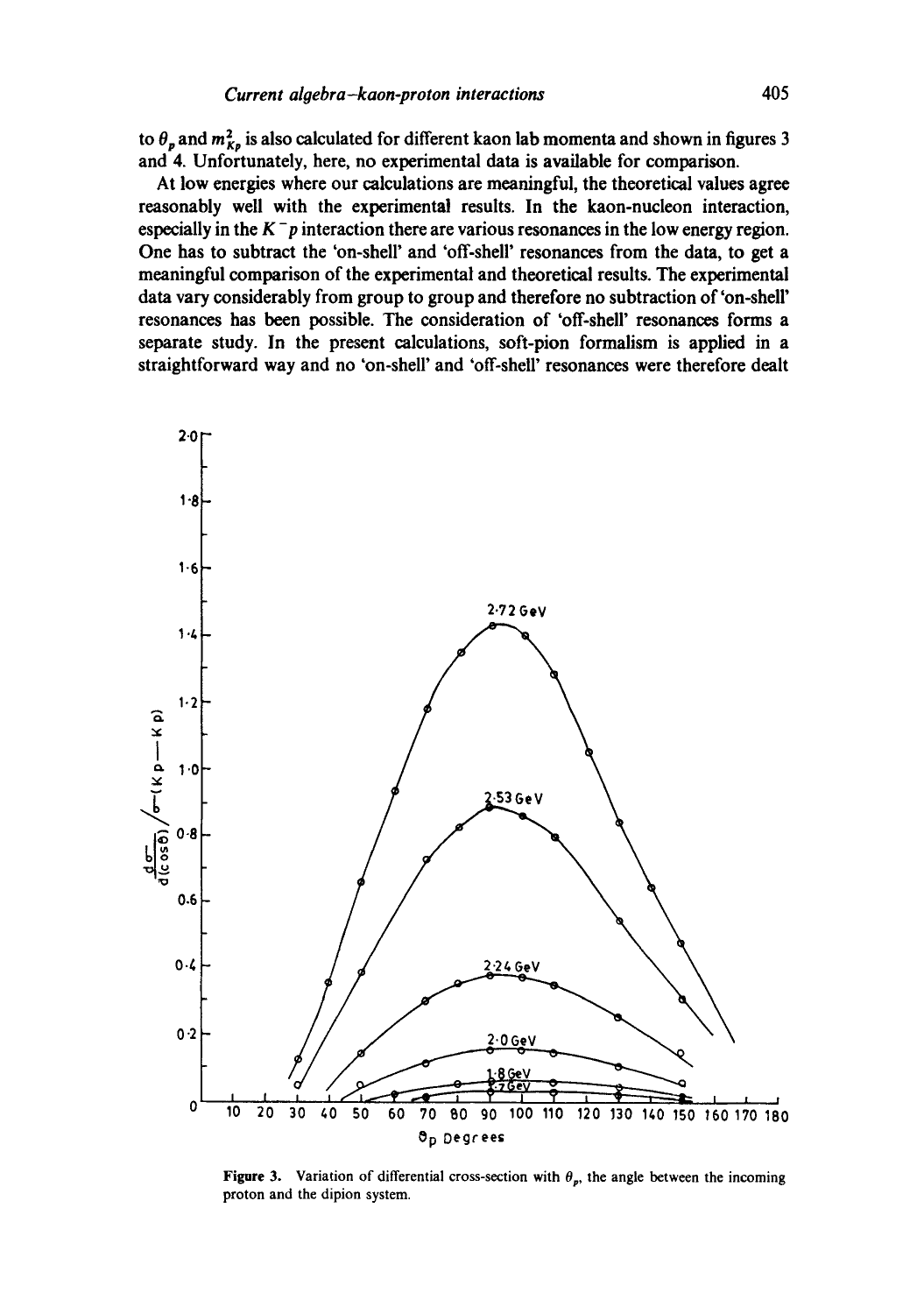

**Figure 4.** Variation of differential cross-section with  $m_{K_p}^2$ , the invariant rest mass of the final kaon-proton system.

with. However, it is worth noting that inclusion of  $\Delta$ -post emission and nucleon-preemission diagrams in the study of  $NN \rightarrow NN\pi$  by Dubach *et al* (1980) removed the discrepancy only partially. Therefore, it is not clear whether the inclusion of resonances in the *Kp* system would have the desired effect.

The conclusion is that broken chiral symmetry enables us to make reasonable theoretical predictions for strong processes such as  $\bar{p}p$  annihilations and  $Kp$ interactions involving pions.

#### **Acknowledgements**

**We are grateful to the Computer centre personnel for their help. This work is supported by the University Grants Commission, New Delhi.** 

#### **References**

Adler S L 1965 *Phys. Rev.* B139 1638 CERN Report 1979 Compilation of cross-sections II-K- and K ÷ induced reactions, HERA 79-02 Dashen R F and Weinstein M 1969 *Phys. Rev.* 183 1261 Dauber P M, Malamud E I, Schlein P E, Slater W E and Stork D H 1967a *Phys. Lett.* B24 525 Dauber P M, Schlein P E, Slater W E and Ticho H K 1967b *Phys. Rev.* 153 1403